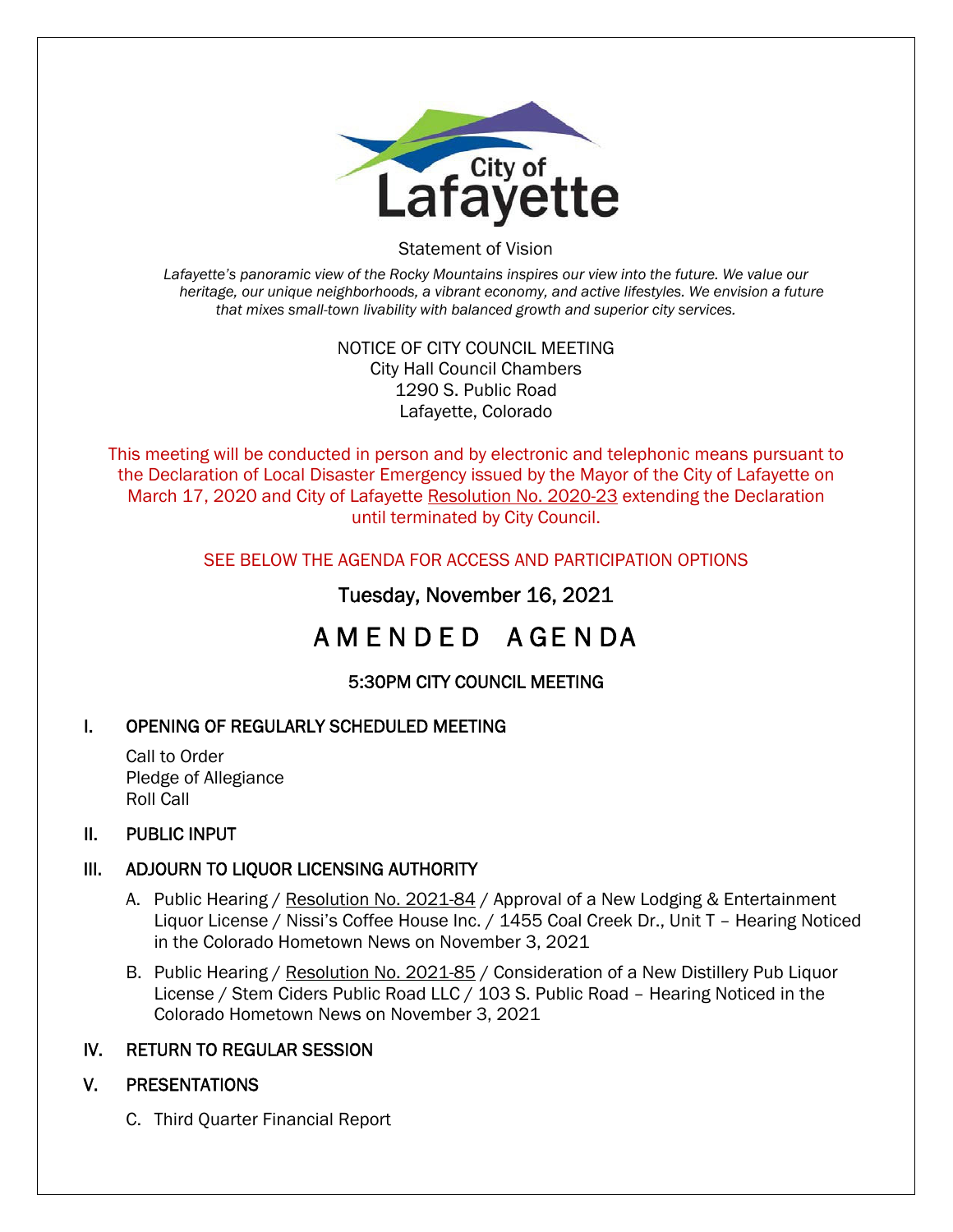## VI. LAND USE ITEMS

- D. Public Hearing / First Reading / Ordinance No. 24, Series 2021 / Approving the Periodic Update of the City of Lafayette Comprehensive Plan – Hearing Noticed in the Colorado Hometown News on November 3, 2021
- E. Items Pertaining to Silo Subdivision Filing No. 1, Replat A
	- 1. Public Hearing and First Reading / Ordinance No. 29, Series 2021 / Conditionally Vacating Certain Rights-of-Way and Certain Easements in the Silo Subdivision Filing No. 1 Final Plat – Hearing Noticed in the Daily Camera on November 5, 2021
	- 2. Resolution No. 2021-91 / Approving the Silo Subdivision Filing No. 1, Replat A Final Plat, With Conditions, and Authorizing the Execution of an Amendment to the Silo Subdivision Filing No. 1 Development Agreement
	- 3. First Reading / Ordinance No. 30, Series 2021 / Approving a Ditch Lateral Easement Agreement between the City of Lafayette, Hearteye Village Land Company, LLC, and the Weems Neighborhood Metropolitan District
	- 4. Resolution No. 2021-92 / Approving the Superseding Amendment to Ditch Crossing and Easement Relocation Agreement (Davidson High Line) pertaining to the Silo Subdivision Filing No. 1, Replat A Final Plat
	- 5. Resolution No. 2021-93 / Approving the Superseding Amendment to Ditch Crossing and Easement Relocation Agreement (Ninemile) pertaining to the Silo Subdivision Filing No. 1, Replat A Final Plat
- F. Items Pertaining to Sundar Subdivision
	- 1. Resolution No. 2021-81 / Sundar Phase 2 Final Plat
	- 2. Resolution No. 2021-82 / Sundar Phase 2 Site Plan and Architectural Review

#### VII. REGULAR BUSINESS

- G. Items Pertaining to Utility Rate Adjustments and Utility Billing and Payment Procedures
	- 1. First Reading / Ordinance No. 27, Series 2021 / Amending Sections 120-61 and Section 120-63 of the Lafayette Code of Ordinances Regarding Utilities and Solid Waste Billing and Payment Procedures
	- 2. First Reading / Ordinance No. 28, Series 2021 / Amending Sections 120-57 and 120-58 of the Lafayette Code of Ordinances Regarding the Schedule for Water Service Charges
	- 3. Resolution No. 2021-86 / Adjusting Water Service Rates and Charges Pursuant to Sections 120-57 and 120-58 of the Lafayette Code of Ordinances, Commencing January 1, 2022
	- 4. Resolution No. 2021-87 / Adjusting Storm Water Utility Fees Pursuant to Sections 104-18(1) and 104-20 of the Lafayette Code of Ordinances, Commencing January 1, 2022
- H. Resolution No. 2021-89 / Granting a Multi-Year License Agreement with Thorne Nature Experience
- I. Motion / Consideration of Mayhoffer Management Plan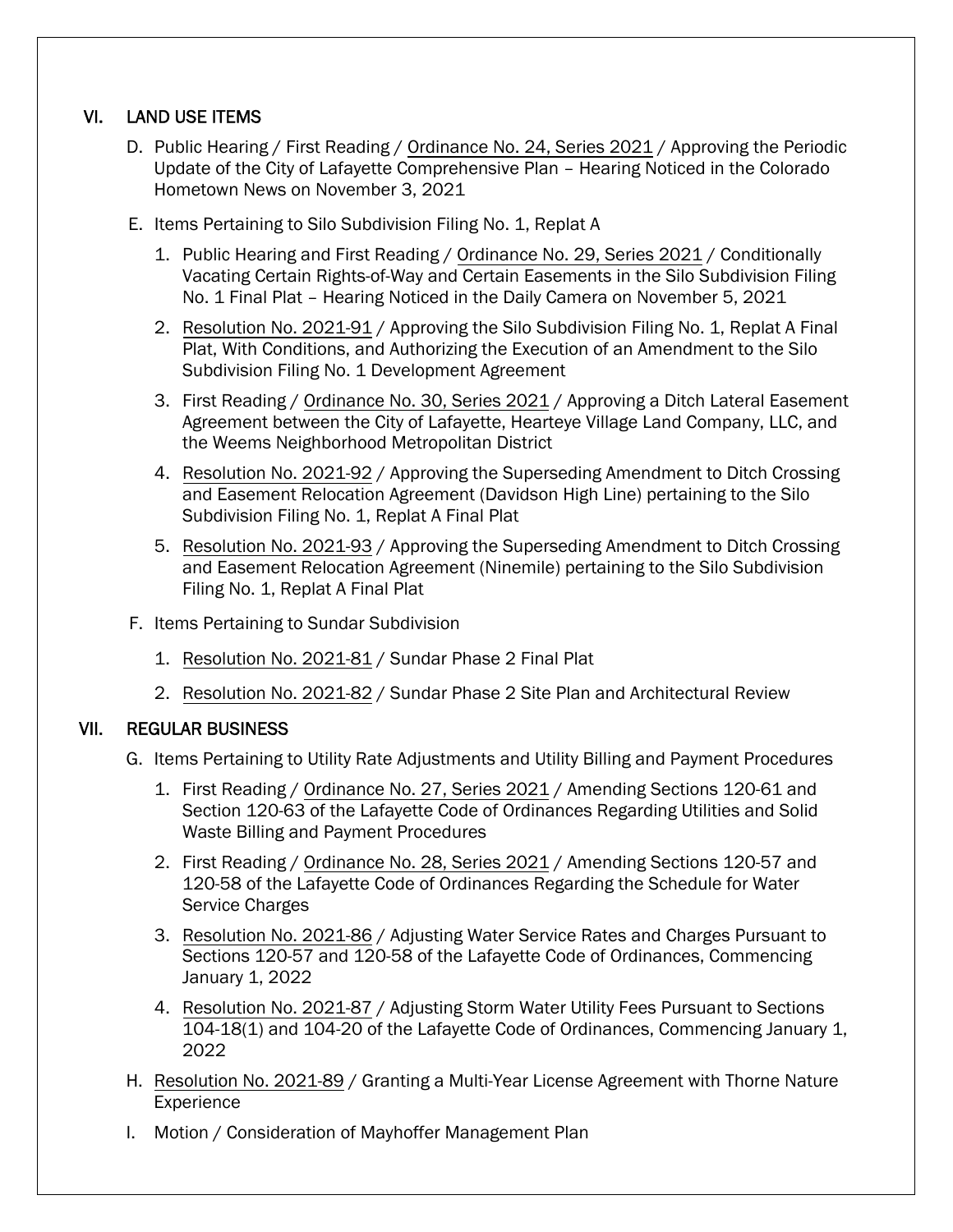- J. Items Pertaining to the 2021 Sales Tax Ballot Issues
	- 1. First Reading / Ordinance No. 25, Series 2021 / Implementing New Sales Tax Increase for Public Safety
	- 2. First Reading / Ordinance No. 26, Series 2021 / Implementing New Sales Tax Increase for Mental Health and Human Services

#### VIII. PROCLAMATIONS

K. Proclamation / Shop Small Saturday

## IX. CONSENT AGENDA

- L. Approval of the November 1, 2021 City Council Meeting Minutes
- M. Second Reading / Ordinance No. 23, Series 2021 / 2021 Budget Supplemental
- N. Resolution No. 2021-88 / Intergovernmental Agreement with Mile High Flood District / Capital Improvement Program Funding
- O. Resolution No. 2021-90 / Agreement with the Flatirons Library Consortium for Shared Library Services
- P. Motion / Consideration of Volunteer Firefighter Pension Plan Change
- Q. Contract / ZTL Partners, LLC / Clubhouse Siding Replacement
- R. Contract / GreenONE Industries, Inc. / Whitetail Park Drainage Improvements
- S. Contract / Mojos Inc. / Janitorial Service

## X. STAFF REPORTS

- T. City Attorney's Report
- U. City Administrator's Report

#### XI. COUNCIL REPORTS

## XII. RECESS TO EXECUTIVE SESSION

A. Pursuant to Colorado Revised Statutes section 24-6-402(4)(f)(I) to discuss personnel matters pertaining to the City Administrator's performance evaluation

## XIII. RETURN TO REGULAR SESSION

## XIV. ADJOURNMENT

## OPTIONS FOR ACCESSING THE MEETING

- Attend the meeting in person. City Hall Council Chambers, 1290 S. Public Road.
- Tune to Comcast Channel 8 or HD Channel 881.
- View the meeting on your computer at https://www.cityoflafayette.com/627/Streaming-Video.
- Listen to the meeting by calling 1-877-853-5247 (toll free). Once connected, you will be asked for the meeting number. The meeting number is 869 1163 2580. Press # after entering the number.